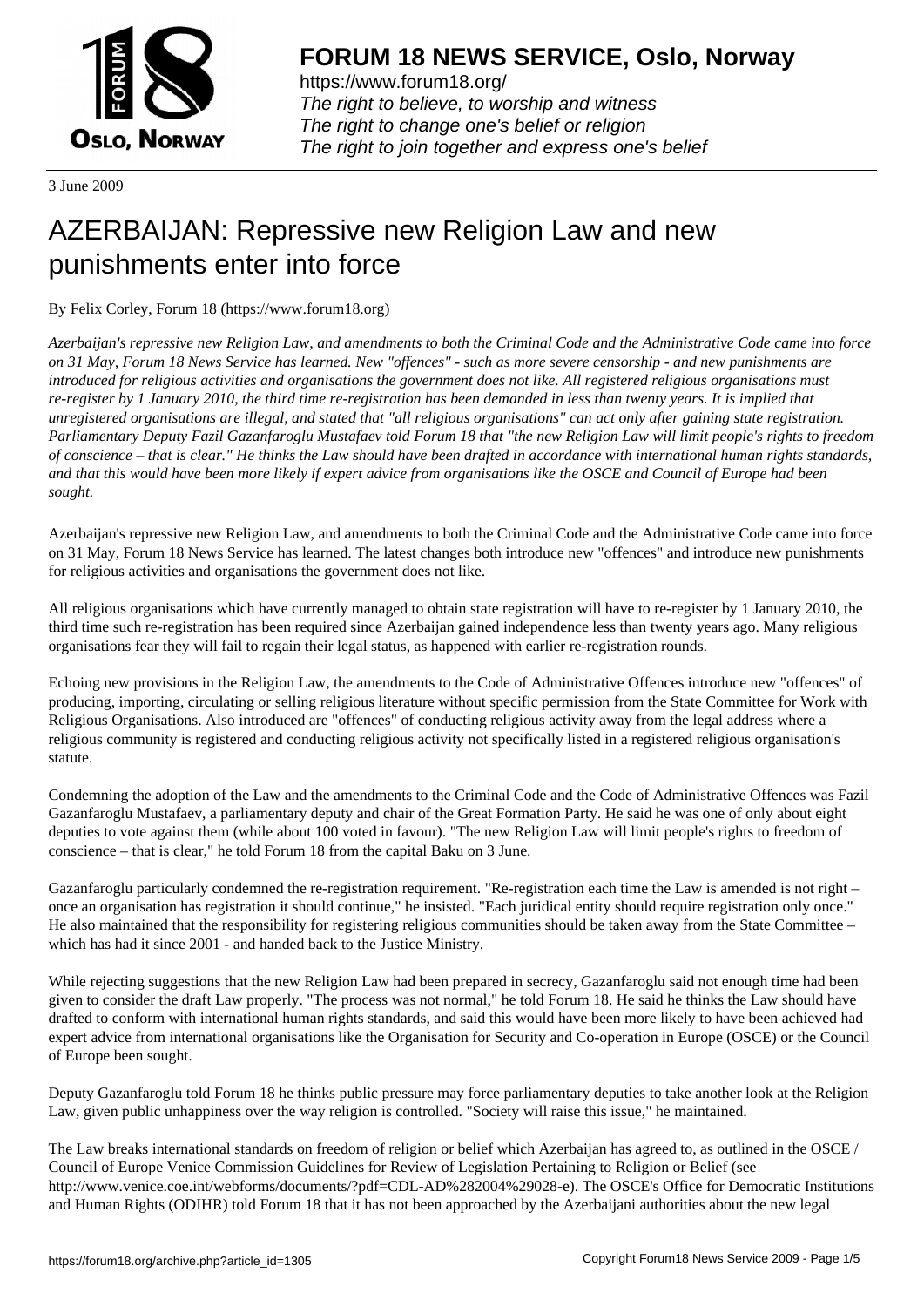the request of participating States" (see F18News 6 May 2009 http://www.forum18.org/Archive.php?article\_id=1291).

### Presidential approval and entry into force

The controversial new Law and amendments were prepared in the Presidential Administration amid great secrecy. President Ilham Aliyev signed and sent them to the Milli Mejlis (Parliament) on 4 March in a letter seen by Forum 18. The amendments to the Religion Law were approved on 6 May in a joint session of the Milli Mejlis Human Rights Committee and the Legal Policy and State Building Committee. They were approved in a single vote by the full Parliament – together with the changes to the Criminal Code and Code of Administrative Offences - two days later (see F18News 14 May 2009 http://www.forum18.org/Archive.php?article\_id=1295).

The Presidential Administration did not reply to questions submitted on 13 May by Forum 18, asking why the President thinks these changes were necessary (see F18News 14 May 2009 http://www.forum18.org/Archive.php?article\_id=1296).

President Aliyev signed the new Religion Law and amendments on 29 May and they were published in official publications – including the official newspaper Halq Qazeti – on 31 May, together with the Presidential decrees approving them. They came into force on the day of official publication.

The Presidential Decree approving the new Religion Law specified that the Cabinet of Ministers will draw up the normative act on how the revised Law is to be implemented. It also specified that the State Committee is the body mainly tasked to implement the oversight over religious organisations. It declared that the licensing of religious educational institutions has been transferred from the Education Ministry to the State Committee.

The latest changes both introduce new offences, and introduce new punishments under the Criminal or Administrative Codes.

Unclear wording of ban on some religious organisations

The amendments add to Article 1 of the Religion Law an undefined ban on "propagating a religion and religious lifestyle by using force or threatening to use force, as well as to cause racial, national, religious, social animosities and hostility. The dissemination and propagation of religions (religious sects) that degrade human dignity or contradict the principles of humanism is banned."

### Ban on conscientious objection?

Article 4 of the Religion Law is changed to include a ban on "refusing or declining to fulfil obligations determined by the law for his/her religious beliefs." This may be aimed at barring conscientious objection to military service on grounds of religious belief, and similar objections based on conscience.

# Religious education restricted

Article 6.2 adds a provision that religious education of children or adults in institutions can only happen if it is specified in the organisation's charter. It is unclear whether this is the only context in which religious education can happen. Article 10 now states that "religious educational institutions act on the basis of a special permission (license) issued by competent executive power by the rules defined by the legislation of the Republic of Azerbaijan". Criminal Code punishments for breaking rules on religious education have separately also been introduced (see below).

# Unregistered organisations have no legal status

The new amendments devote much space to restricting legal status, and state in Article 12 that: "Religious organisations may function only after state registration by a relevant state body and the state registry of religious organisations". State officials can be expected to regularly use this to try to ban the "illegal" exercise of freedom of religion or belief.

Doctrinal and other intrusive tests for registration

Among the ways the Religion Law is amended to break international standards even more is the addition of highly intrusive and vague registration requirements. New Administrative Code punishments for breaking registration rules have separately also been introduced (see below).

Article 12 of the Religion Law now demands "information on the citizenship, residence, and date of birth of people founding the religious society, a copy of their identity cards, the basis of their religious teachings, information on the date of establishment of the religion and community, the form and methods of its activity, traditions, attitude to the family, marriage and education, information on limitations on rights and duties of the members of the community. Other documents demanded by the Law on State Registration of the Juridical Person shall also be submitted with the application."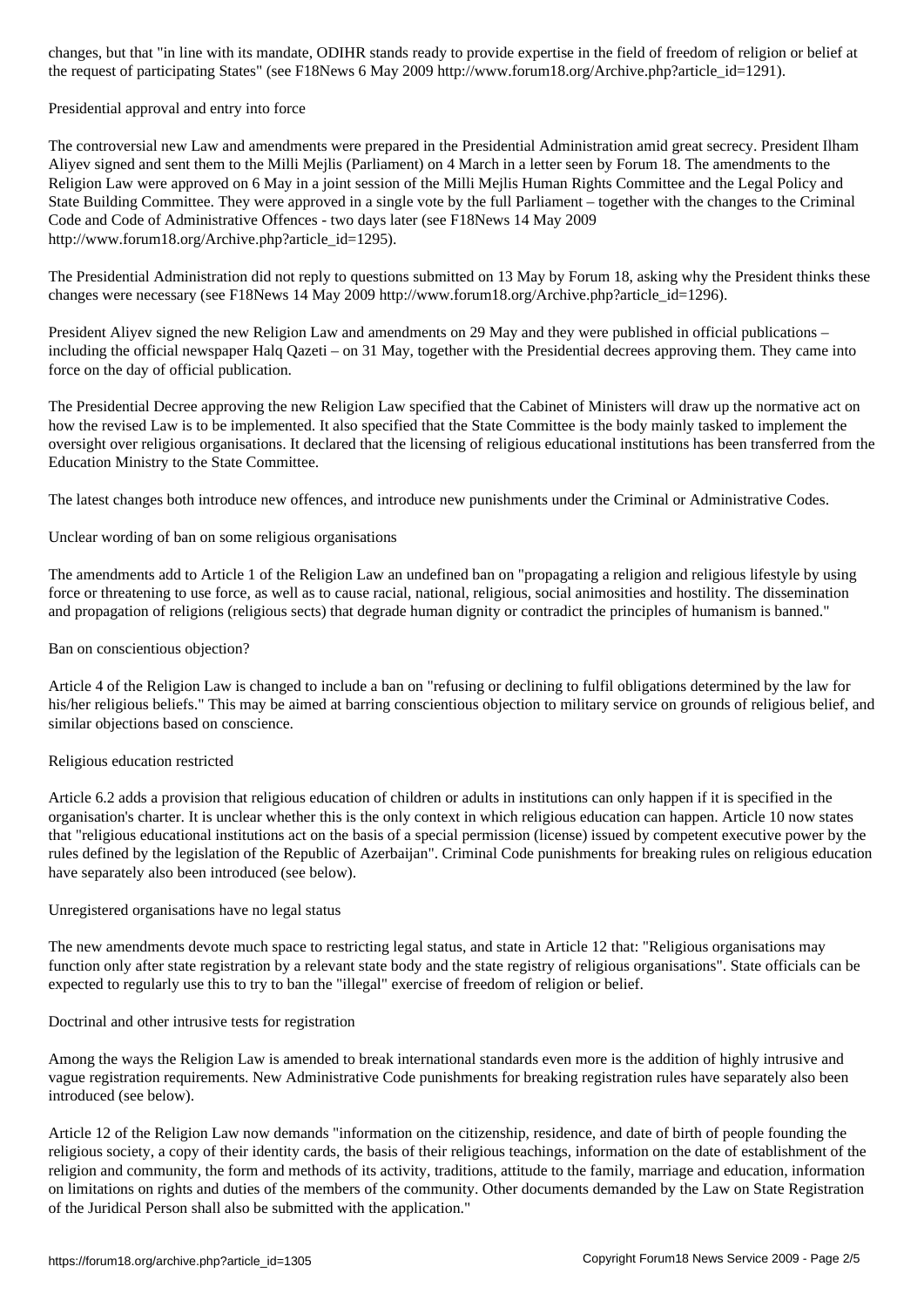The amendments do not indicate by what authority, state of indicate registrations or competence state registrations or competence state  $\omega$ appeals against their decisions. Only 20 days are allowed for a religious body to make changes demanded by state officials. Officials have no such deadlines within which their decisions must be made.

Extra reasons to refuse legal status

If state officials do not find enough grounds in the doctrinal tests or documents demanded to refuse registration, the Religion Law's Article 12 provides extra grounds for refusal. Among other reasons, state registration may be refused if "the activity or objectives of the religious organisation, or the nature and foundations of its teachings contradict the Constitution and laws" or if "the presented charter (regulation) or other documents contradict the requirements of legislation or the information is wrong."

Religious activity restricted to approved venues

The new Article 12 includes a provision: "The religious organisation can act only in the juridical address defined in the information presented for state registration." This appears to indicate that any activity outside such venues will be regarded as illegal. New Administrative Code punishments for breaking registration rules have separately also been introduced (see below).

A new Article 22.2 bans any person or organisation from importing, exporting, selling or otherwise distributing religious literature and other objects, unless they have state permission. New Administrative Code punishments for breaking censorship rules have separately also been introduced (see below).

The new Article 29 requires the State Committee to approve any new place of worship or rebuilding of any place of worship. New Administrative Code punishments for breaking rules on places of worship have separately also been introduced (see below).

Reasons for banning organisations

Among the many – often undefined - reasons Article 12-1 allows a court to use to ban organisations state officials want to ban are:

- "propagating a religion and religious lifestyle by using force or threatening to use force, as well as to cause racial, national, religious, social animosities and hostility; the use of force to manifest religious faith; performance or participation in religious ceremonies, or the dissemination and propagation of religions (religious sects) that degrade human dignity or contradict the principles of humanism."

- "undermining public order or security"

- "inciting people to refuse to execute duties required by the law"

- and "not observing the requirements of an executive body on submitting information on changes made in the information or documents necessary for state registration."

New offence in Criminal Code

A new article has been added to the Criminal Code, Article 167-1, punishing forcing individuals, including children, to take part in religious activity or religious education. Ordinary people who violate this can be punished by a fine or up to two years' imprisonment. Officials who violate this can be punished by a larger fine or between two and five years' imprisonment.

New offences in Administrative Code

A new clause has been added to Article 196, which punishes those who violate procedures for building in towns. Article 196.0.3-1 punishes those who have or build religious buildings without the permission required from the State Committee.

Article 299 ("Violation of the procedure for creating or running religious organisations") has had two new "offences" added.

Article 299.0.4 punishes religious activity at an address other than a religious organisation's registered address.

Article 299.0.5 punishes activity by a religious organisation that is not in accordance with its statute.

The punishment for all "offences" under Article 299 – previously 10 to 15 times the minimum monthly wage for individuals and 40 to 70 times for officials – is now:

between 100 and 300 Manats (790 - 2,360 Norwegian Kroner, 90 - 260 Euros, or 125 - 375 US Dollars) for individuals;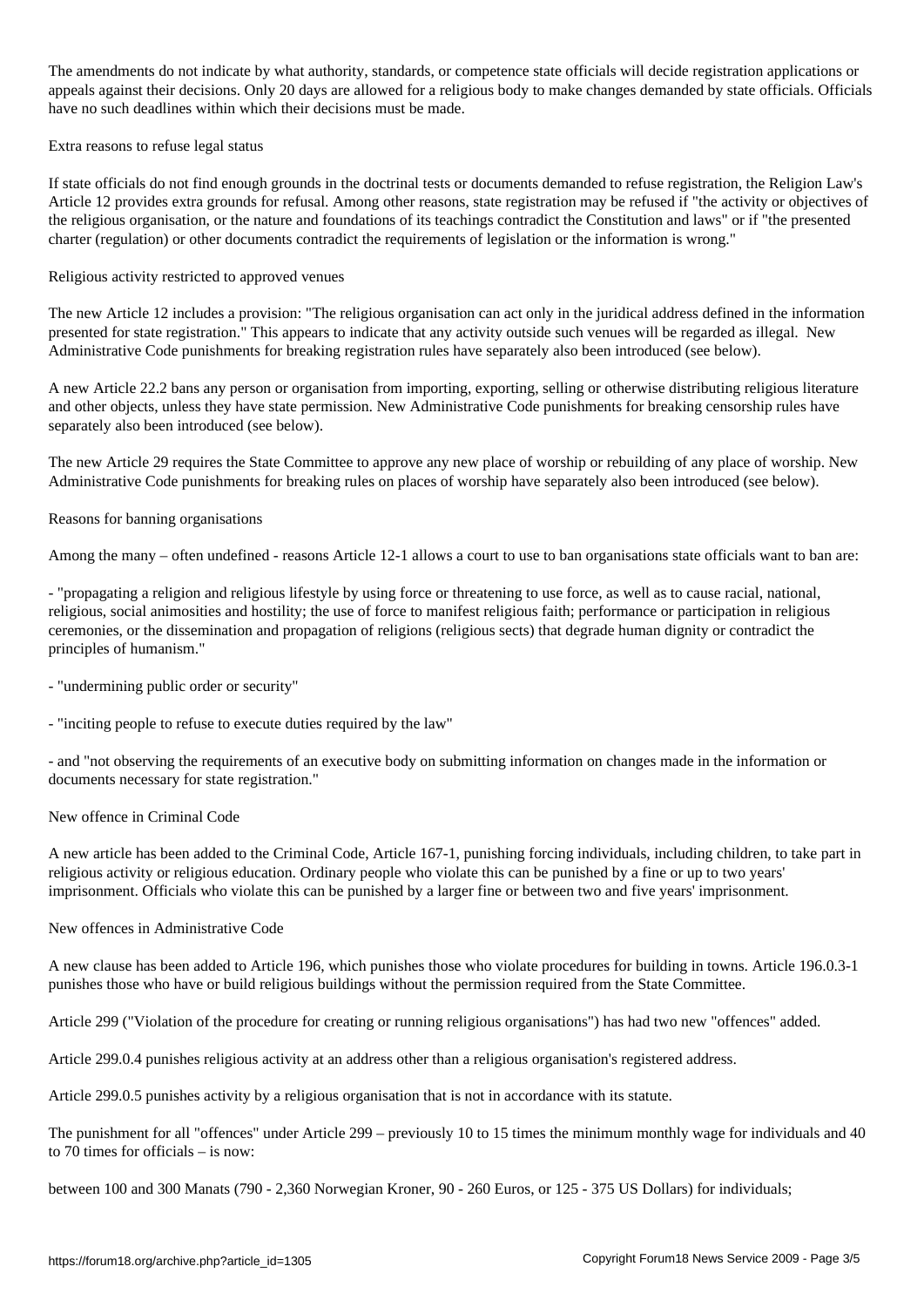Article 300 changes tighten censorship

Article 300 ("Violation of legislation on freedom of religion") previously punished "religious propaganda" by foreigners or people without citizenship. It has now had three "offences" added.

Article 300.0.1 punishes producing, importing or exporting religious literature, religious objects, and other information material without permission from the State Committee for Work with Religious Organisations.

Article 300.0.2 punishes circulating religious literature, religious objects and information material without State Committee permission.

Article 300.0.3 punishes selling religious literature, religious objects and information material in places not approved by the State Committee for the sale of such religious material. Those found guilty will - in addition to being fined - have such material confiscated.

All "offences" under Article 300 are punished by fines on individuals, whether local citizens or foreigners, of 200 to 400 Manats (1,580 - 3,155 Norwegian Kroner, 180 - 350 Euros, or 250 - 500 US Dollars).

"Offences" by officials attract a fine of 400 to 600 Manats (3,155 - 4,735 Norwegian Kroner, 350 - 525 Euros, or 500 - 745 US Dollars);

and by organisations 2,000 to 4,000 Manats (15,800 - 31,550 Norwegian Kroner, 1,800 - 3,500 Euros, or 2,500 - 5,000 US Dollars).

Foreigners involved in "religious propaganda" – as in the previous version of the Article – can also be deported.

Even before these latest 2009 changes, Azerbaijan's censorship regime was already extremely restrictive (see F18News 6 August  $2008$  http://www.forum18.org/Archive.php?article  $id=1168$ ). The operation of the censorship regime had been further harshened earlier in 2009 (see F18News 24 February 2009 http://www.forum18.org/Archive.php?article\_id=1259).

Forum 18 notes that while articles of the Criminal Code are rarely deployed to punish religious believers for peaceful religious activity, Articles 299 and 300 of the Code of Administrative Offences have been used.

#### Strong criticism

Criticism voiced by human rights defenders and religious communities in the run-up to President Aliyev's decision to sign the new Religion Law has continued.

Ilgar Ibrahimoglu Allahverdiev, a Muslim rights activist, told Forum 18 that the new Law limits religious freedom and makes the current difficult situation for religious communities even worse. "It takes us back to Soviet practice," he told Forum 18 from Baku on 3 June. He condemns the complex and intrusive registration demands, believing that "as in the rest of the world", registration should be achieved merely by notifying the authorities. "All communities will also have to re-register yet again, and have to provide answers to yet more questions," he complained.

Elnur Jabiev, the General Secretary of the Baptist Union, also maintains that re-registration will create "many problems" for religious communities, especially Protestant churches. He stresses that for many years no Protestant churches have been able to gain registration with the State Committee, despite submitting proper applications. "It is difficult to say how many churches will be unable to gain re-registration, but we have already tried so hard to register churches, without success," he told Forum 18 from Baku on 3 June.

He points out that Article 5 part 1 of the new Law states that all religions are equal. "Yet the police already violate this by intervening and preventing some people from meeting for religious worship," he complained.

Arzu Abdullaeva, head of the Helsinki Citizens' Assembly, a Baku-based human rights group, describes the adoption of the new Law as "not positive". However, she is mainly concerned at the way it will be implemented. "After adoption of a new Law, bad things happen," she told Forum 18 from Baku on 3 June. She too remains sceptical that many religious communities will be able to achieve re-registration with the State Committee, a body she describes as "unprofessional". (END)

For a personal commentary, by an Azeri Protestant, on how the international community can help establish religious freedom in Azerbaijan, see http://www.forum18.org/Archive.php?article\_id=482.

For more background information see Forum 18's Azerbaijan religious freedom survey at